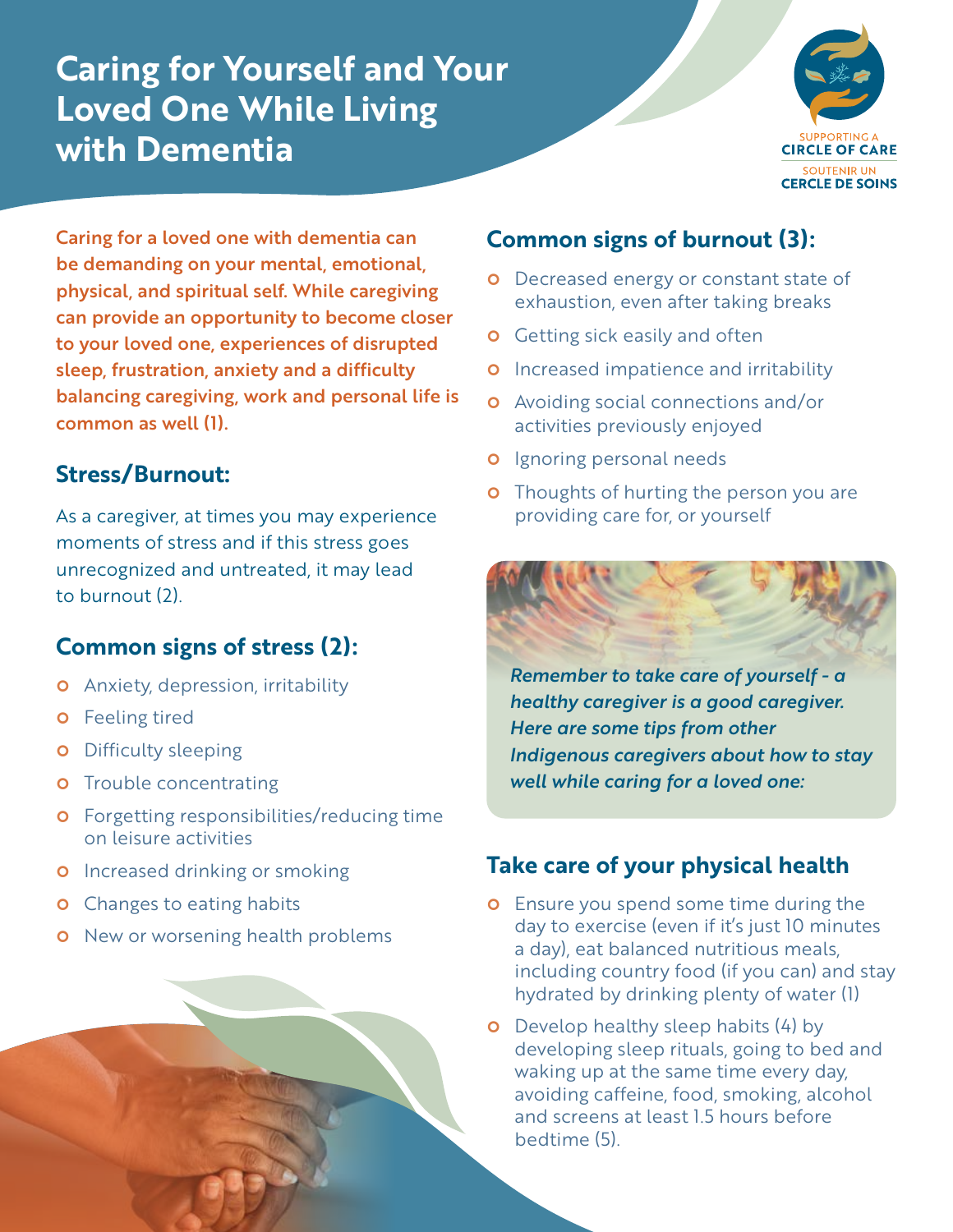### **Take care of your emotional and mental health**

- **o** Take breaks from caregiving when you can (2).
- **O** To help boost your energy and renew your spirits, do not ignore your social life, schedule time at least once a week to stay connected with friends and family members by calling, video chatting or getting together for some tea (1)
- **o** Develop new hobbies that you can practice during your "me" time including sewing, puzzles, crafting, beading, knitting, or crocheting (4)
- **o** Spend time nourishing your soul by reading, laughing, and singing (4)
- **o** Practice self-love and gratitude by listing all the things you are grateful for (big or small) and all the things you appreciate about yourself (6)
- **o** Watch out for signs of depression and don't delay getting help (4)

### **Take care of your spiritual health**

- **o** Connect with an Elder, Knowledge Keeper or trusted loved one to seek guidance or advice
- **o** Carry and share songs, teachings, or ceremonies
- **o** Learn and practice protocols for ceremony
- **o** Speak, learn, and listen to original languages
- **o** Participate in storytelling and singing
- **o** Practice mindfulness by meditating or doing some yoga and slowing down



### **Caring for your loved one:**

*If you are caring for someone living with dementia, it is important to keep your loved ones active not only physically but also mentally (7). The activities outlined below are important for keeping your loved one's mind active.* 

### **Around the House (7):**

- **o** Gardening
- **o** Setting the table, folding laundry (towels, socks)
- **o** Expressive art: colouring, painting, drawing
- **O** Cutting out pictures and making a collage
- **o** Playdough: utilizes skills and senses
- **o** Share memories: make a photo book/ slideshow, or memory box
- **O** Music: listen to music they enjoy, for example, traditional songs or drumming
- **o** Exercise

# **Important Tips (1):**

- **o** Do not hesitate to contact your loved one's healthcare provider if you think they are experiencing depression, loneliness, or worsening dementia.
- **O** Ensure you regularly communicate with your loved one. Speak to them about their needs, pleasures, and frustrations. Pay attention to what they favor when it comes to activities and languages and try to make these choices available.
- **o** Take steps to inform yourself about your loved one's care by attending as many appointments as you can. Try to inform yourself about dementia and its prognosis to help you advocate for their needs as well as your own.
- Do not hesitate to ask for help from friends, family and community members.